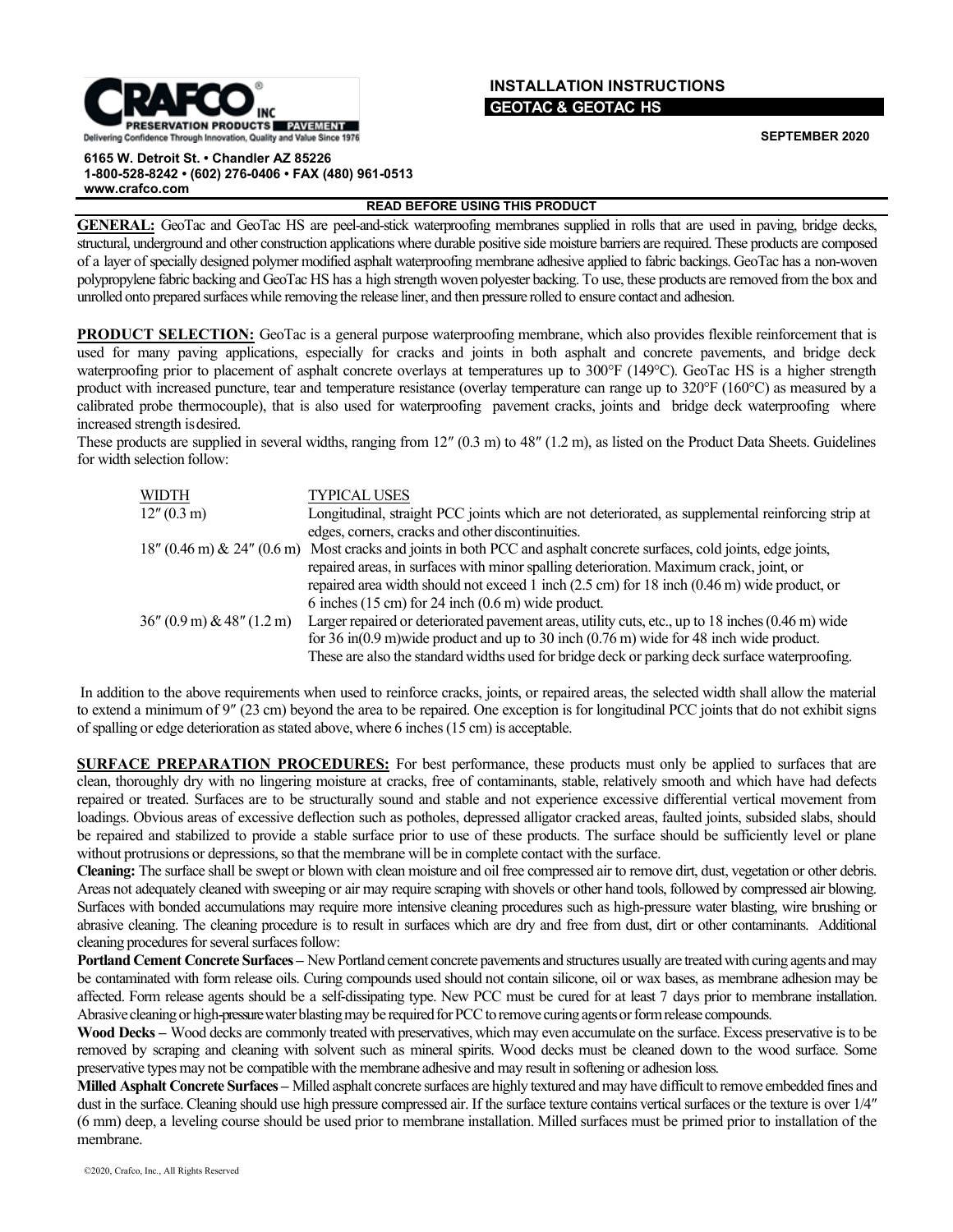**Repair of Cracks, Joints & Other Distresses:** Crack and joints in asphalt and Portland cement concrete surfaces that are between 1/4″ (6 mm) and 2" (50 mm) wide shall be cleaned and sealed with an approved hot applied or chemically curing sealant suitable for use in the project climatic area. Emulsified or cutback sealants or fillers should not be used due to membrane softening that may occur. Sealant shall be applied flush with the surface, or slightly recessed, with no excesses on the pavement surface. Follow manufacturer and agency instructions for installation. Cracks over 2″ (50 mm) wide, or other voids, such as potholes, spalled areas, severely fatigued (alligatored) cracked areas, shall be cleaned of loose pavement or debris and patched with approved materials including Crafco Mastic One®, TechCrete<sup>™</sup>, Mastic Patch<sup>™</sup>, a compacted 3/8" (1 cm) maximum sized hot mixed asphalt concrete, or a quality cold applied patching material. Note that solvent containing products must be allowed to fully cure prior to membrane placement, or adhesive loss, softening and blistering may occur as solvent evaporates. Vertical elevation differences greater than 3/8″ (1 cm) shall be ground or milled smooth or wedged with an approved patching material or sealant product.

**Priming:** For many installations, primer use is not required for these products, but is required in several situations. Primer application improves membrane adhesion during cooler application conditions and when surface conditions are not optimal. Primer is required when applying these products when surface temperature is less than 70°F (21°C), on all bridge deck installations (except for asphalt concrete or leveling course surfaces that are less than one year old), on all milled asphalt concrete surfaces, and when surface cleanliness conditions are less than optimal. Recommended primer is Crafco Asphalt Primer (Part No. 33140) or equivalent. Crafco PCF-100 (Part No. 33333) and several other types of materials may be used as primers in certain applications. Contact Crafco for additional information.

Crafco Asphalt Primer is to be applied by brush, roller or spray at an application rate of between approximately 200 to 400 ft²/gallon (0.025 to 0.05 gsy). Application rate will depend on surface condition, porosity and texture. Application should result in a completely wetted surface without puddling. Primer must completely cure prior to membrane installation. Curing time required depends on weather conditions, including temperature, cloud cover, wind and humidity. At 70°F (21°C) on a sunny day curing will generally take from 30 minutes to 2 hours. At temperatures below 55°F (13°C) primer should be allowed to cure for at least 16 hours or overnight. Minimum temperature for primer applications is 45°F (7°C). Primer is cured sufficiently when it reaches a tacky condition when touched with no transfer to one's finger. All areas of the primed surface must reach this state of curing prior to membrane application. Membrane should be applied the same day as when the primer becomes fully cured. If membrane is not applied that day, the surfaces should be re-primed. Crafco PCF-100, which is a hot applied polymer modified asphalt material, may also be used as a primer when it is not desirable to wait for the solvent base types to fully cure. PCF-100 should be applied at a rate of  $0.10 - 0.15$  gsy  $(60 - 90$  ft<sup>2</sup>/gal). Membrane can be applied as soon as the PCF-100 has cooled. Other primer types will have different application rates, methods and curing requirements. For other approved primers, contact Crafco, Inc.

## **MEMBRANE INSTALLATION:**

**Weather and Temperature:** The minimum surface temperature for installation of GeoTac or GeoTac HS is 45°F (7°C). Note that at temperatures between 45°F ( $7^{\circ}$ C) and  $70^{\circ}$ F ( $21^{\circ}$ C), use of primer is required to improve adhesion for all installations. During installation, weather must be dry, with no rain, drizzle or fog. Additionally, installation should not occur at temperatures less than the dew point due to the possibility of surface moisture.

**Membrane Placement:** These products are to only be applied to surfaces that are clean, dry, prepared and primed (if required) as indicated in the Surface Preparation Procedures section. Do not remove any of the release liner until just before placement of the membrane. For horizontal surfaces, remove approximately 3 ft (1 m) of the release liner and then place the membrane with the black, tacky side down onto the surface. Once positioned, it may be difficult to remove and readjust. Then, unroll the membrane while removing the release liner. Application trolleys which assist with unrolling are available. During installation and unrolling, the membrane should be kept in slight tension. The membrane is to be laid straight, smooth and wrinklefree.

**Pavement Cracks, Joints or Other Repairs** – Membrane of the appropriate width is to be installed centered over the crack or joint with a minimum of 9"  $(23 \text{ cm})$  of membrane on each side of the crack or joint, except for longitudinal joints in PCC pavements where 6"  $(15 \text{ cm})$  is the minimum on each side. If primer is required, it should be applied approximately 1" (2.5 cm) beyond each side of the membrane. Overlaps are to be  $2-5$ " (5 – 13) cm) installed in the direction of paving and to shed water. Where transverse and longitudinal strips meet, they may be butted or overlapped. If overlapped, transverse is to be placed first and longitudinal on top. Sealing of the edge of overlaps is recommended, especially if the application will be exposed to traffic prior to the overlay. Recommended sealing material is Crafco PCF-100 or other approved hot -applied polymeric sealant. Application temperature for hot-applied sealing mastic shall be 320-350°F (160-177°C) for GeoTac, and 320-375°F (160-191°C) for GeoTac HS. If the maximum temperatures are exceeded, membrane shrinkage and curling may occur. Approved cold applied asphaltic mastics may also be used. Contact Crafco for more information. Sealing should consist of applying approximately 1-2″ (2.5 - 5 cm) wide layer of sealant or mastic, centered at the edge of the overlap and approximately  $1/16-1/8''(1.5-3$  mm) thick.

**Bridge Deck or Other Horizontal Surfaces Prior to Overlays –** All bridge deck surfaces includingPortland cement concrete, asphalt concrete or wood (except for asphalt concrete or leveling course surfaces that are less than one year old), shall be primed prior to membrane installation. Waterproofing membranes are commonly installed in several manners for different deck surface designs. Typical membrane installations include installing to the edge of the surface, tucking tightly into the corner and bonded to the vertical curb surface to the overlay level, or installing with a supplemental edge reinforcing strip at the corner. The waterproofing membrane installation must extend vertically to the desired level of waterproofing. The membrane installation must not cross working joints in the deck surface. Membrane installation isto start at the low side and proceed to the high side so that lapsshed water. Laps are to be 2 to 5″ (5 to 13 cm). For GeoTac and most GeoTac HS installations on bridge decks, all laps, exposed edges, terminations, joints or other discontinuities in the membrane are to be sealed with Crafco PCF-100 sealant (installed at the correct temperatures listed in the previous section), or other approved sealing mastic. Contact Crafco for additional information. Sealing should consist of applying a  $1 - 2$ " (2.5 - 5 cm) wide layer of sealant or mastic, centered at the edge of the overlap and approximately  $1/16 - 1/8$ " (1.5 - 3 mm) thick. For GeoTac HS installations that will not be exposed to traffic prior to installation of the overlay, sealing of laps, exposed edges, terminations, joints, or other discontinuities is not required, if all other aspects of these instructions are followed.

©2020, Crafco, Inc., All Rights Reserved